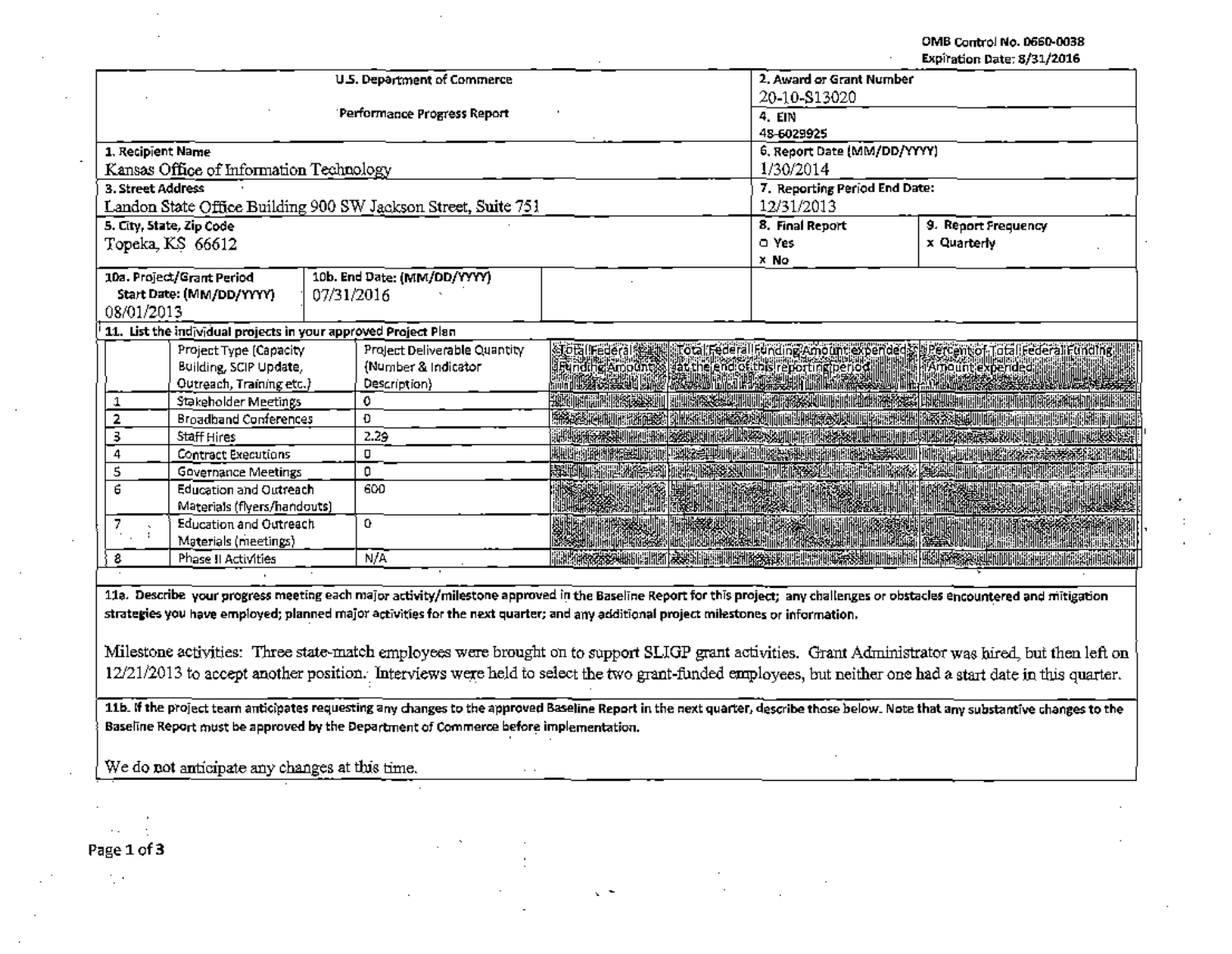11c. Provide any other information that would be useful to NTIA as it assesses this project's progress.

Most of our work this quarter focused on completing the Baseline/Expenditure Plan, reviewing record-keeping requirements with the other state agencies involved, transitioning existing employees onto the SLIGP project team and conducting interviews to hire the two grant-funded employees.

11d. Describe any success stories or best practices you have identified. Please be as specific as possible.  $N/A$ 

## 12. Personnel

12a. If the project is not fully staffed, describe how any lack of staffing may impact the project's time line and when the project will be fully staffed.

The project is not fully staffed, but we anticipate hiring all staff by the third quarter as projected in our Baseline/Expenditure Plan. Two of the statematch employees started work part-time during the first quarter of the grant, but performed to the fully identified match percentage in the second quarter. Because of the lag in hiring under the federal grant, the percentages spent are out of balance, but will come into alignment once the two grant-funded Outreach Coordinators and new Grant Administrator start in the third quarter. We do not anticipate any changes in the project's time line.

## 12b. Staffing Table

| Joh Title                                                                                                                             | FTE % | Project(s) Assigned                                 | Change                |  |  |  |
|---------------------------------------------------------------------------------------------------------------------------------------|-------|-----------------------------------------------------|-----------------------|--|--|--|
| <b>SWIC</b>                                                                                                                           | .54   | Provide oversight of all SLIGP project activities   | Started work on SLIGP |  |  |  |
| OEC Trainer                                                                                                                           | .54   | Dissemination of SUGP information to general public | Started work on SLIGP |  |  |  |
| OEC Trainer                                                                                                                           | .54   | Dissemination of SUGP information to general public | Started work on SLIGP |  |  |  |
| Grant Admistrator                                                                                                                     | 1.0   | Administer SLIGP grant                              | Started work on SLIGP |  |  |  |
| <b>Remove Bowell</b><br>13. Subcontracts (Vendors and/or Subrecipients)                                                               |       |                                                     |                       |  |  |  |
| 13a. Subcontracts Table - Include all subcontractors. The totals from this table must equal the "Subcontracts Total" in Question 14f. |       |                                                     |                       |  |  |  |
|                                                                                                                                       |       |                                                     |                       |  |  |  |

| Name | Subcontract Purpose                                                                        | Type<br>(Vendor/Subrec.) | RFP/RFQ<br>Issued<br>(Y/N) | Contract<br>Executed<br>(Y/N) | Start<br>Date | End<br>Date | Total Federal<br>Funds Allocated | Total Matching<br>Funds Allocated | <b>Froject Trd X ASTFredy</b> |
|------|--------------------------------------------------------------------------------------------|--------------------------|----------------------------|-------------------------------|---------------|-------------|----------------------------------|-----------------------------------|-------------------------------|
| TBD  | Program Development<br>Information Gathering<br>Legal Assistance<br>Assistance as Required | Vendor                   | N                          |                               | TBD           | TBD         | \$863,593                        | so                                |                               |

Page 2 of 3